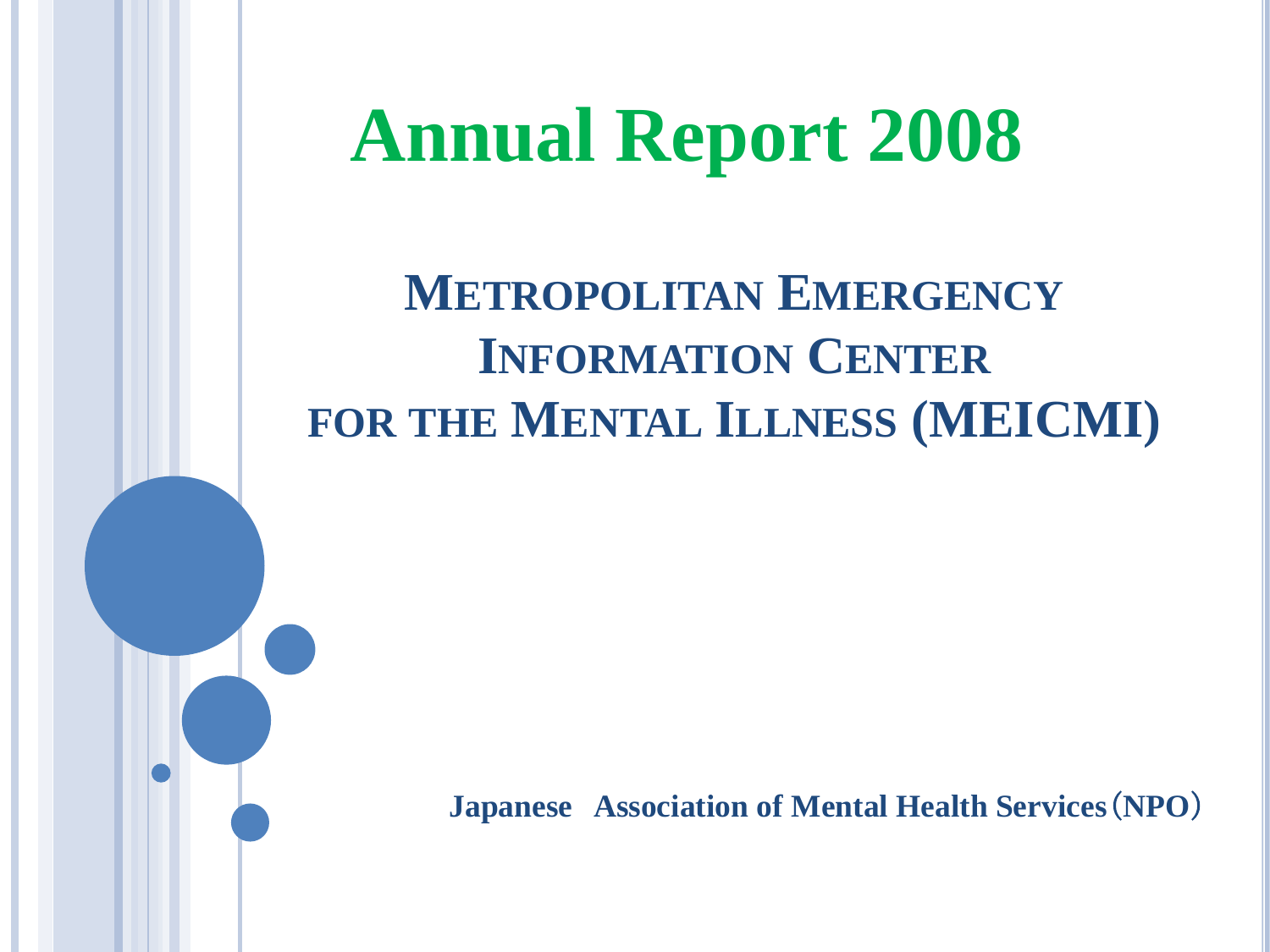#### THE RESULTS OF 2008

|                                      | 4   | 5               | 6               | 乛   | 8              | 9   | 10             | 11                      | 12  |      | $\overline{2}$ | 3    | Total |
|--------------------------------------|-----|-----------------|-----------------|-----|----------------|-----|----------------|-------------------------|-----|------|----------------|------|-------|
| Number of<br>the phone<br>calls      | 886 | 1105            | 1072            | 993 | 914            | 990 | 955            | 916                     | 986 | 1040 | 901            | 1060 | 11818 |
| Primary<br>emergent                  | ┑   | 14 <sub>1</sub> | $6\phantom{1}$  | ⇁   | 9              | 4   | 6 <sup>1</sup> |                         | 13  | 15   | 4              | 7    | 93    |
| Secondary<br>emergent                | 21  | 38              | 30              | 21  | 29             | 28  | 32             | 23                      | 32  | 41   | 21             | 35   | 351   |
| Psycho<br>somatically<br>complicated | 7   | 6               | 12 <sub>1</sub> | 8   | $6\phantom{1}$ | 10  | ┑              | $\overline{\mathbf{z}}$ | 8   | 10I  |                | 7    | 95    |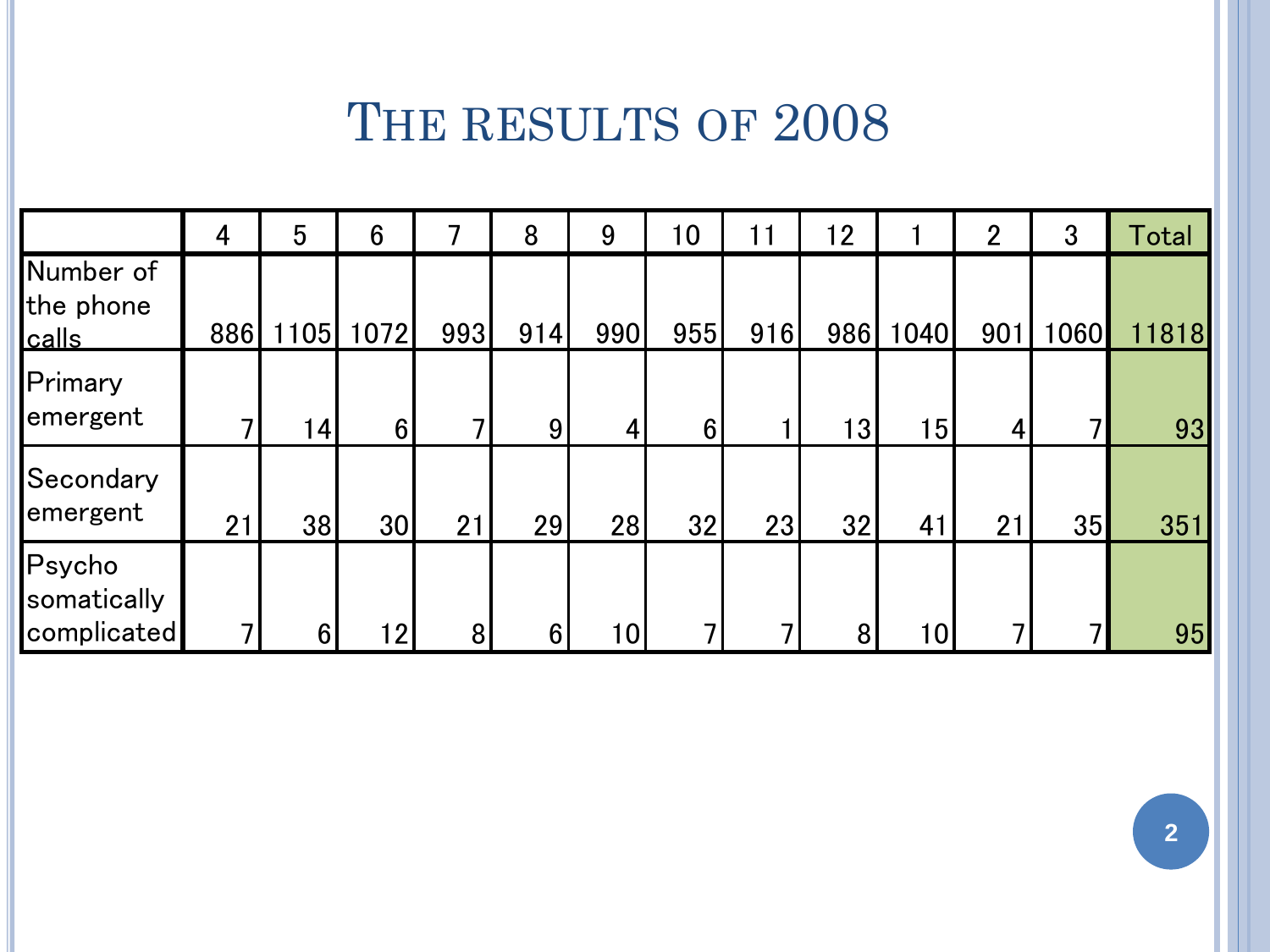#### NUMERICAL CHANGE IN PHONE CALLS

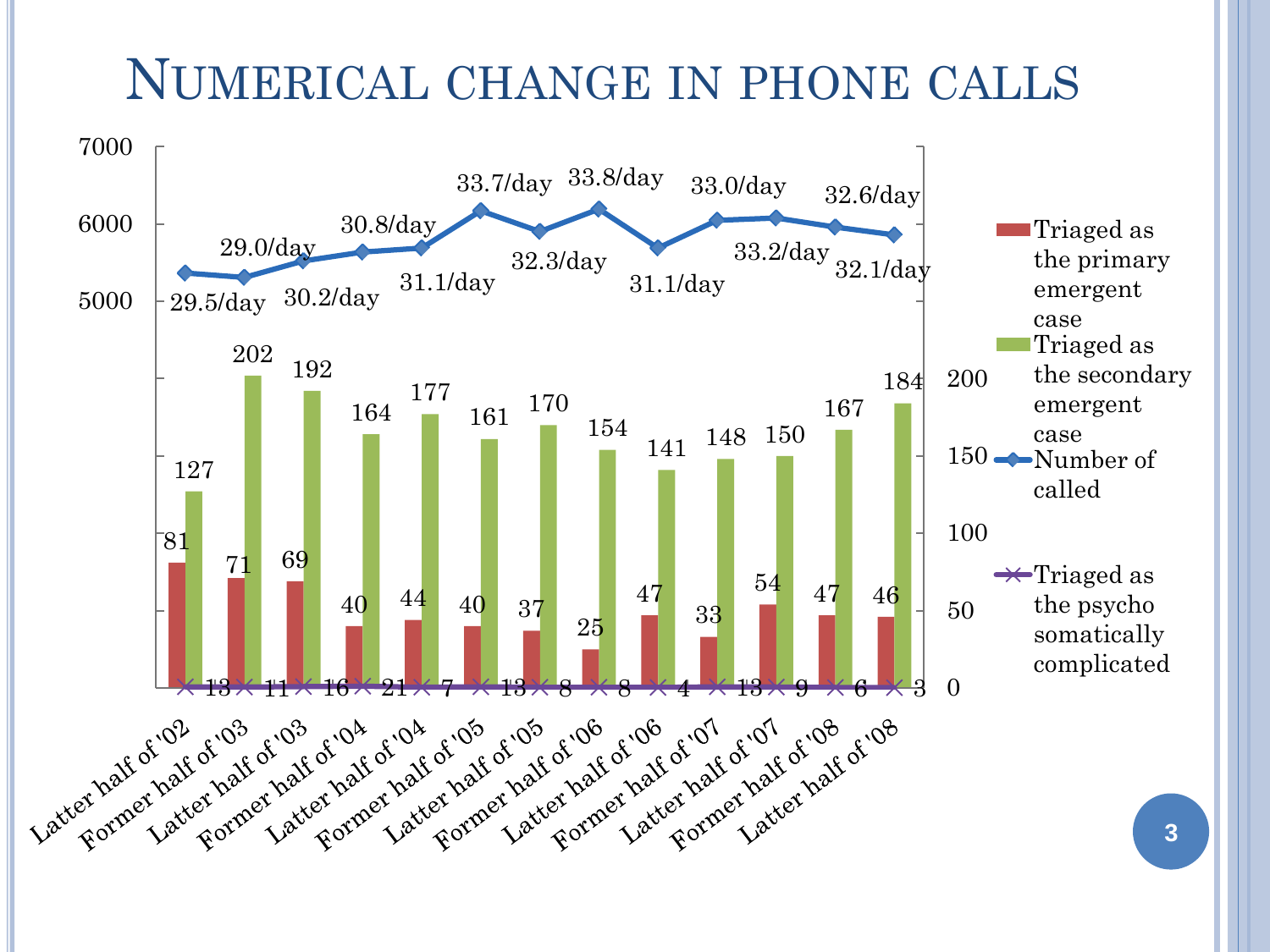## CHANGE IN THE CALLS

ACCORDING TO TIME

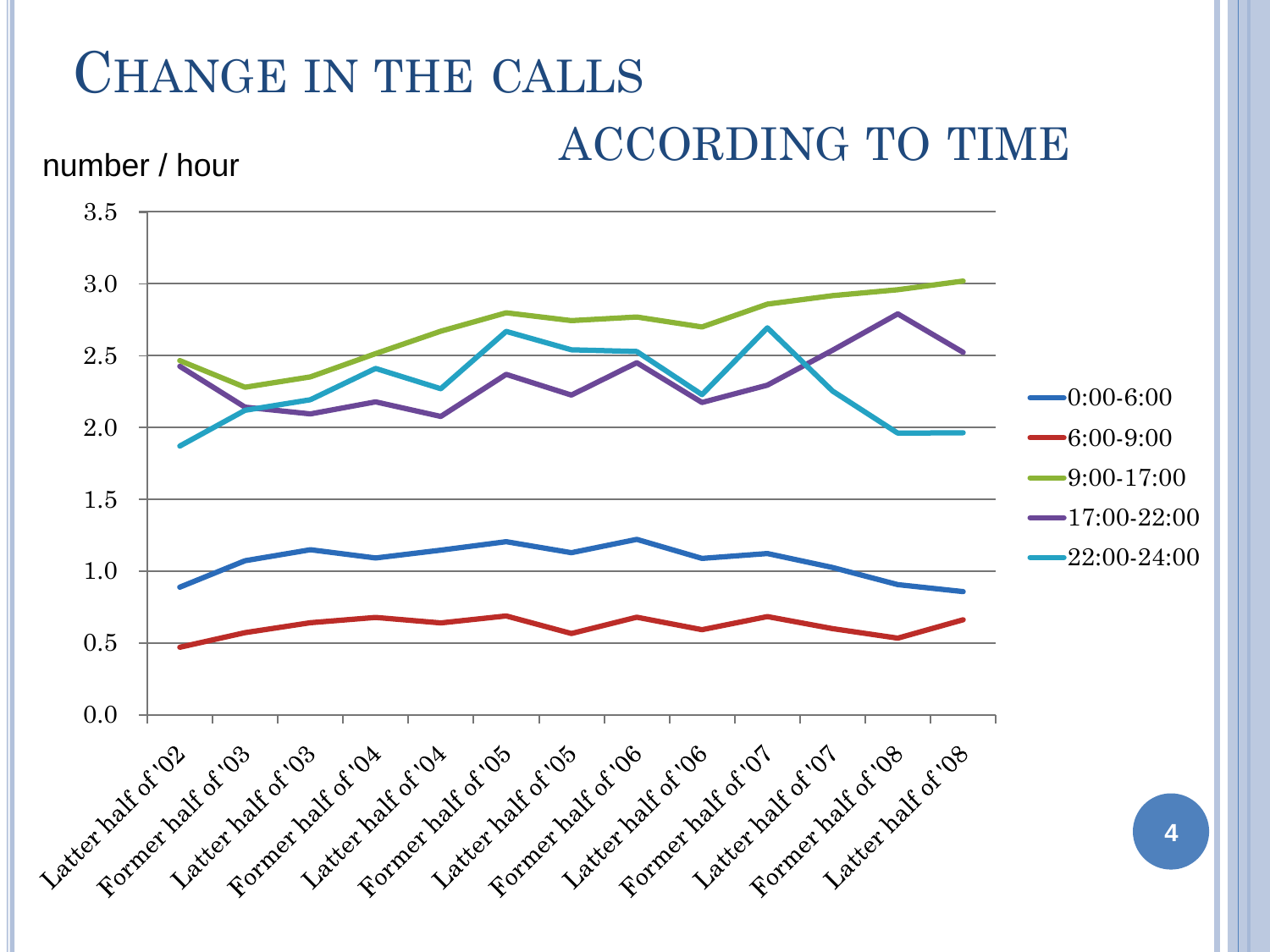#### CHANGE IN MALE / FEMALE RATIO



**5**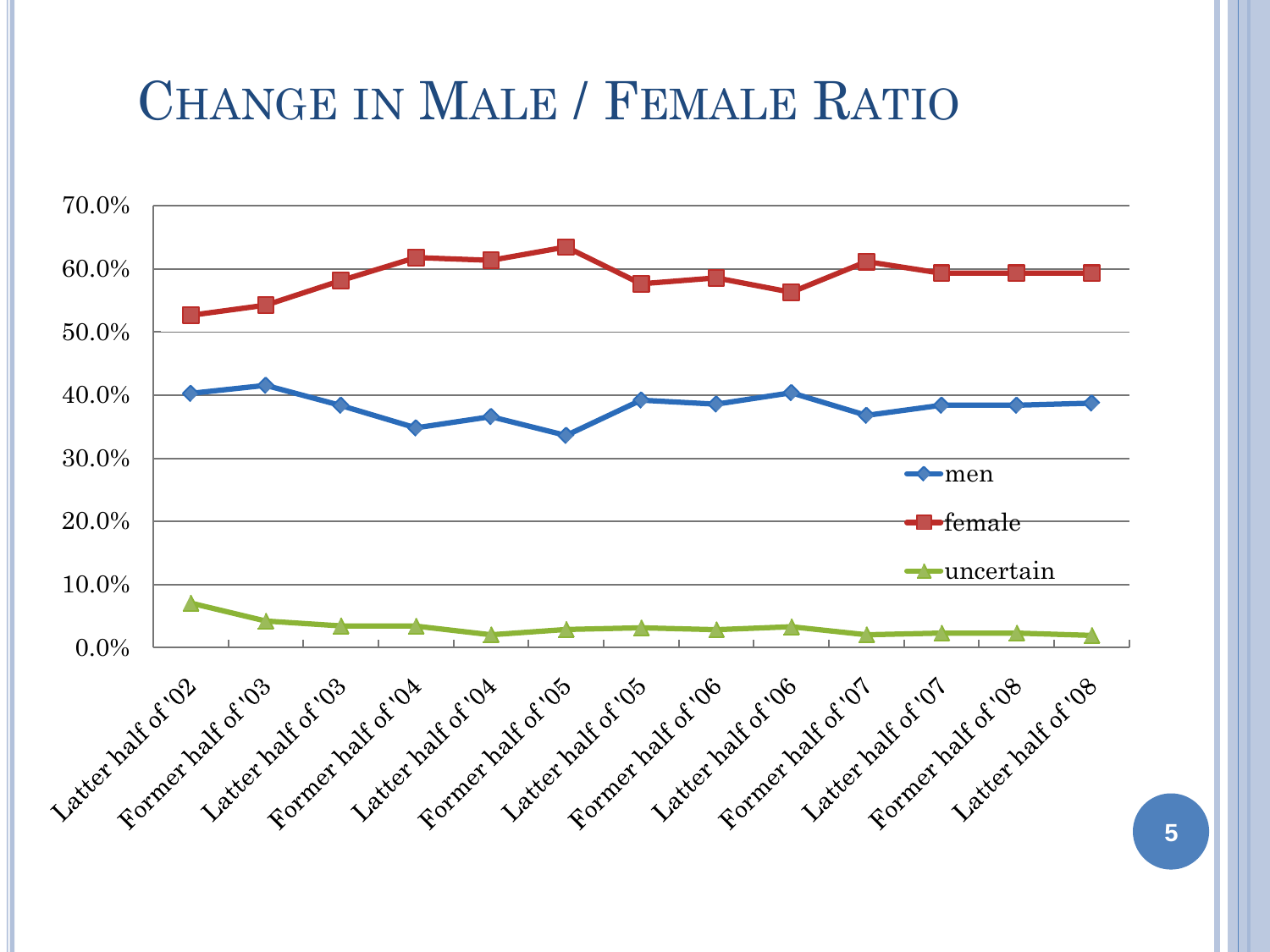#### DISTRIBUTION OF AGE

#### OF THE PATIENTS

#### **number of the cases**



**6**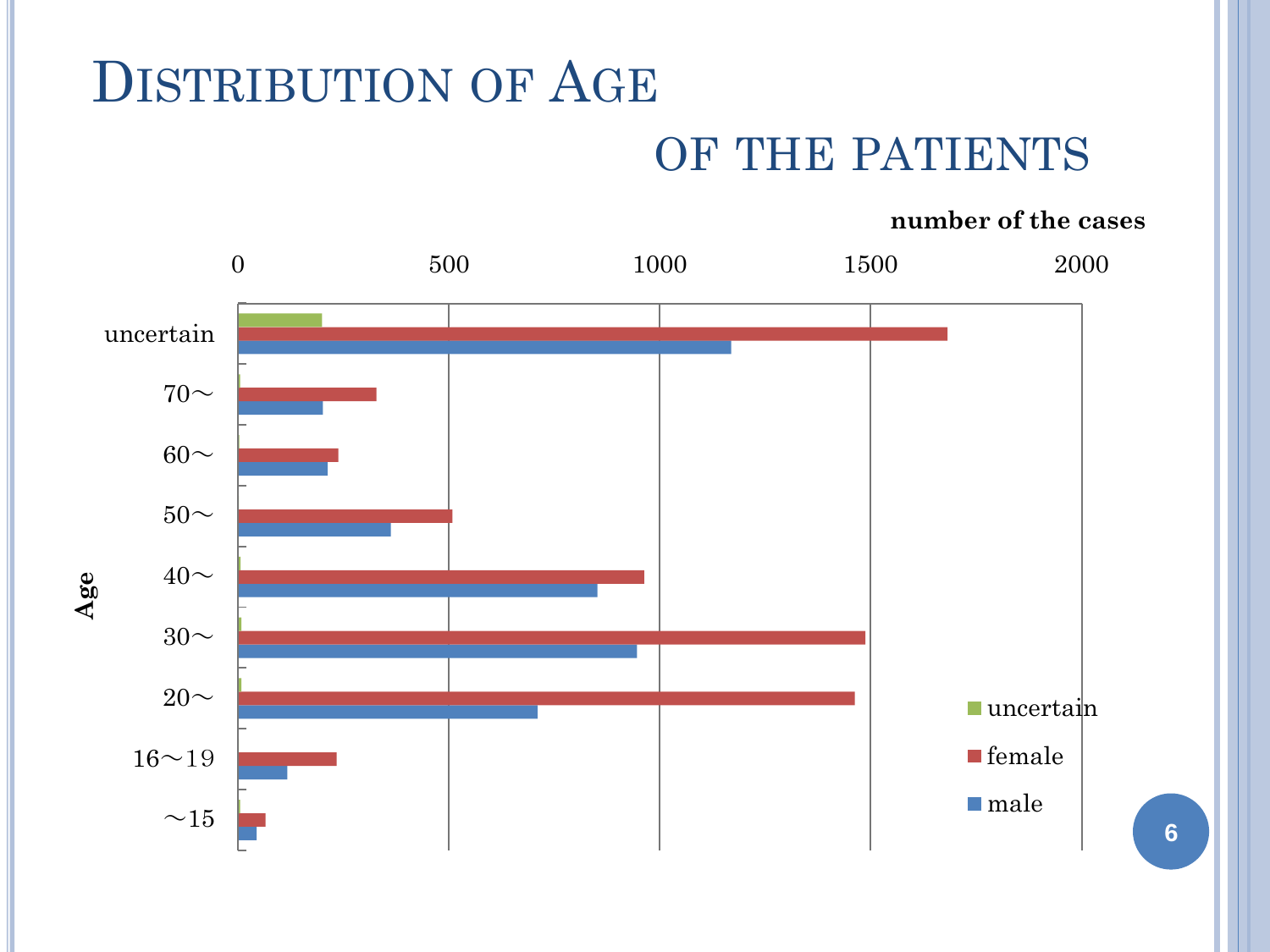#### WHO MADE THE EMERGENCY CALL



## TO MEICMI ?

- He/She by him/herself
- Family member who lives with the patient
- Family member who does not live with the patient
- **Family member uncertain about living** with him/her
- Other acquaintance
- Police
- Emergency staff of the Fire Department
- Psychiatric institution (public)
- Psychiatric institution (private)
- Physical institution (general hospital & clinic)
- **Other** public institution
- **Rehabilitation facilities**
- Institution for the welfare of the aged people **Others**

**7**

**■Uncertain**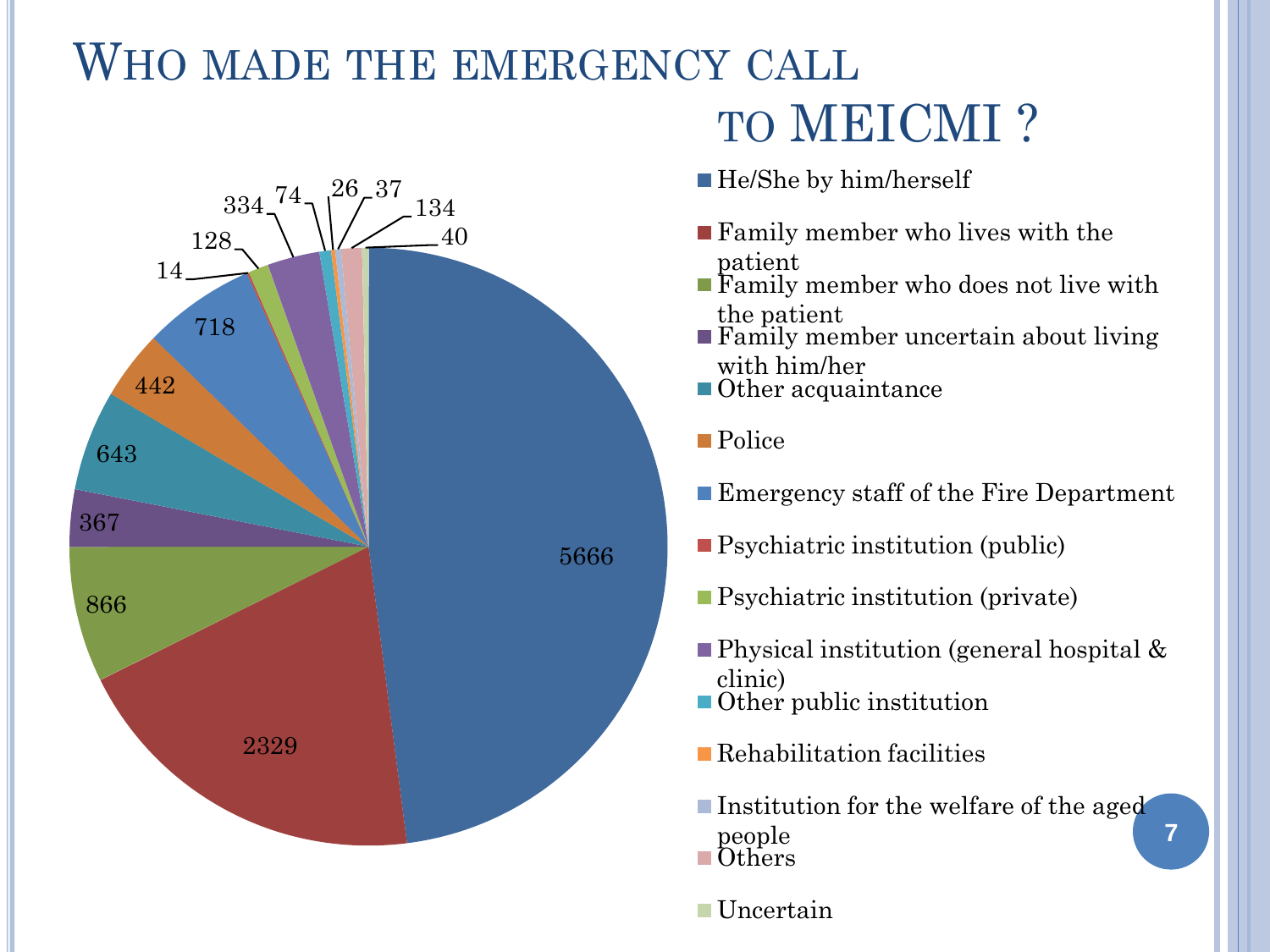#### WHERE IS THE PATIENT?



- in his/her own house
- in his/her acquaintance house
- on the street
- ■At the police station
- In the ambulance car
- Admitted to the physical hospital
- Admitted to the mental hospital
- Out-patient of the physical hospital or clinic
- Out-patient of the mental hospital or clinic
- Others
- ■Uncertain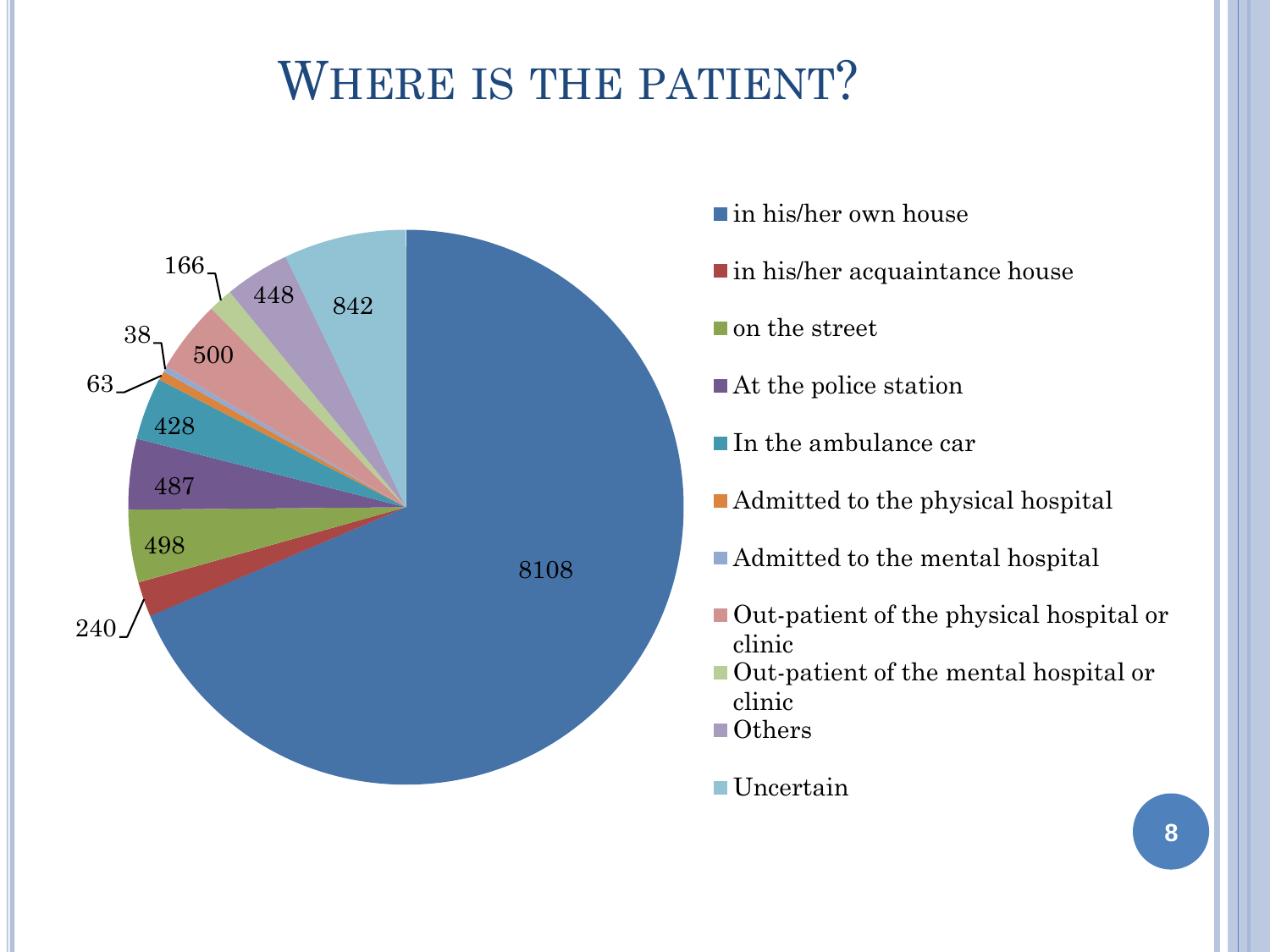#### HISTORY OF TREATMENT (OUT-PATIENT) FOR MENTAL ILLNESS

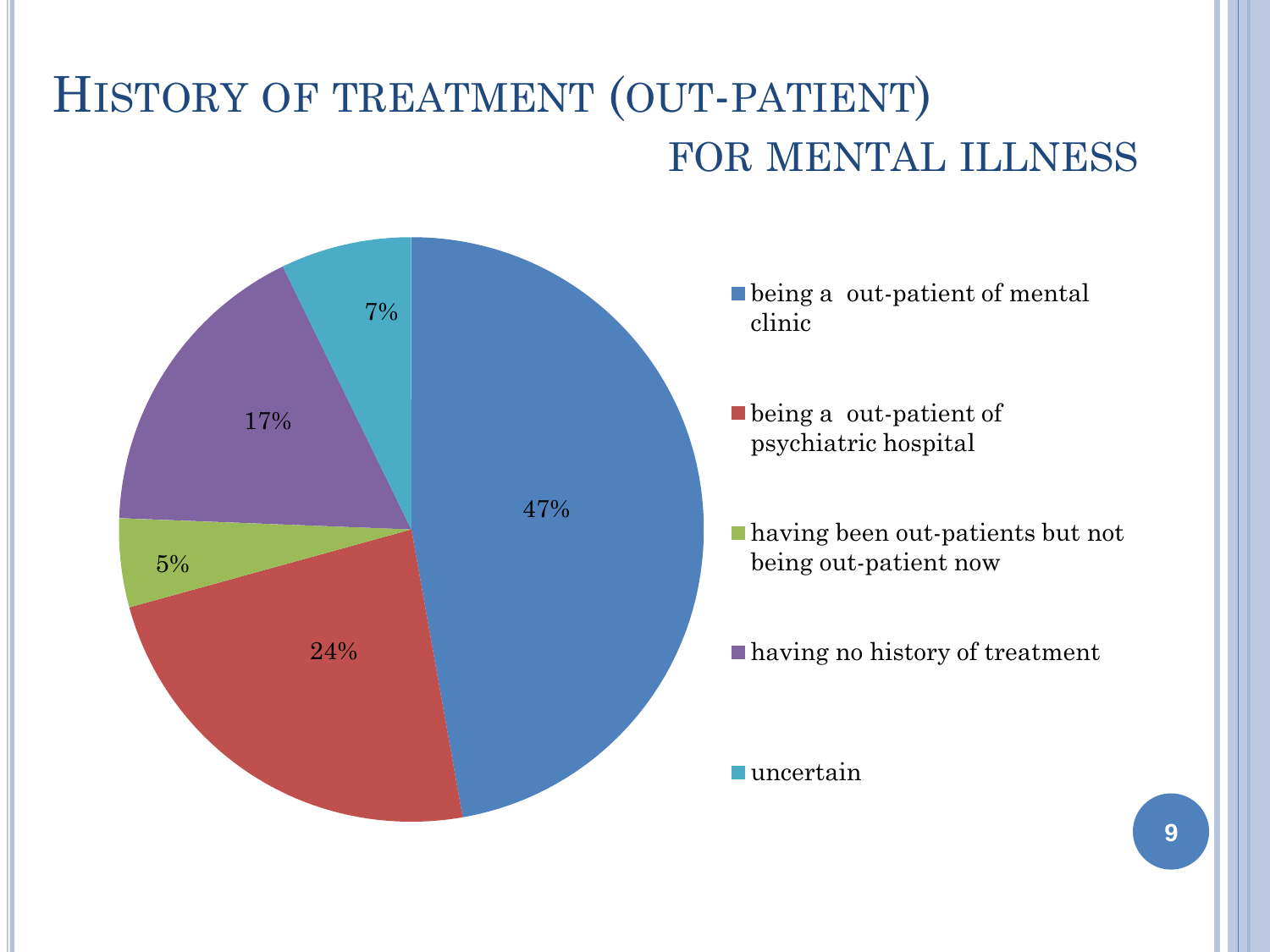## MAJOR REASON FOR PHONE CALL TO MEICMI



- Request to get consultation
- Request to introduce medical facilities
- Disorder of consciousness
- **Epileptic seizure**
- Violence
- Attempted suicide / desire to suicide
- Paranoid-hallucinatory state/strange behavior Excitement/distraction
- **Anxiety and depression**
- Eating disorder / sleeping disorder
- Running out of medicine
- Side effect of medicine
- Others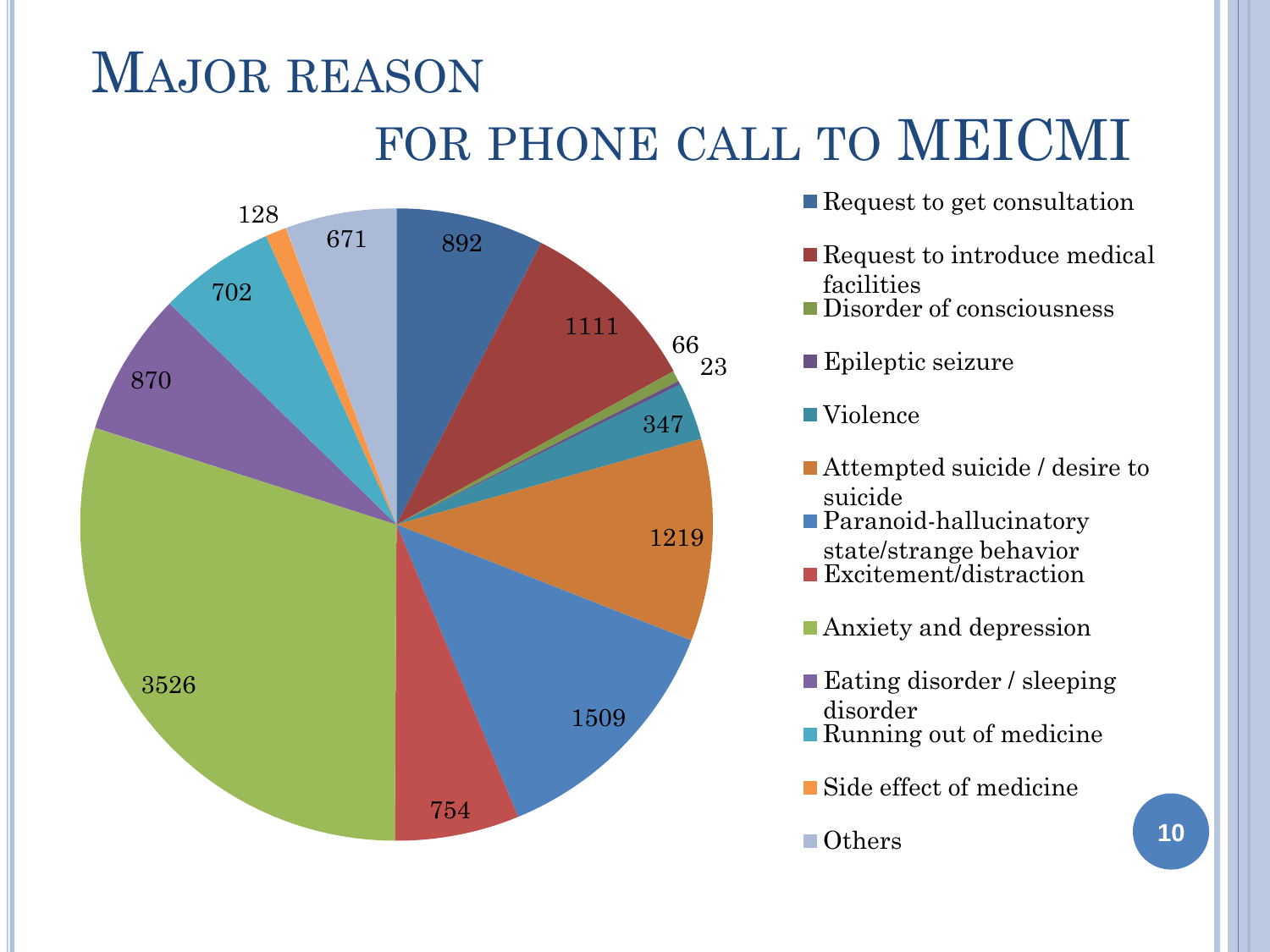## CHANGE IN MAJOR REASON FOR PHONE CALL TO MEICMI

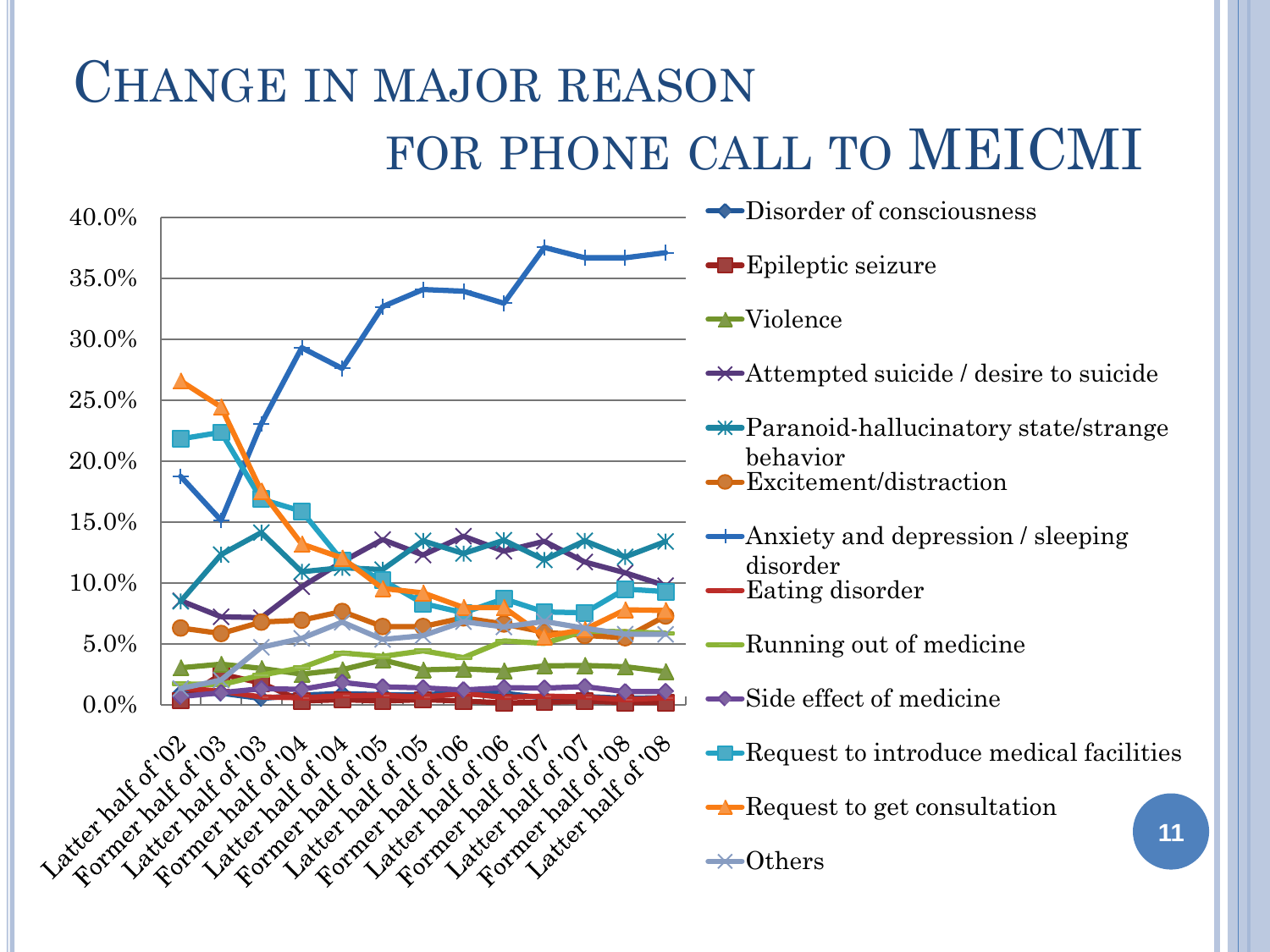### WHAT MEICMI DID FOR THE EMERGENCY PHONE CALLS



- Listening and giving some advice
- Introduction of medical facilities
- Introduction of counseling facilities
- Advice to call police
- Advice to call fire department
- Advice by the triage-doctor
- Triaged as the primary emergent case
- Triaged as the secondary emergent case
- Triaged as the psycho somatically **12**complicated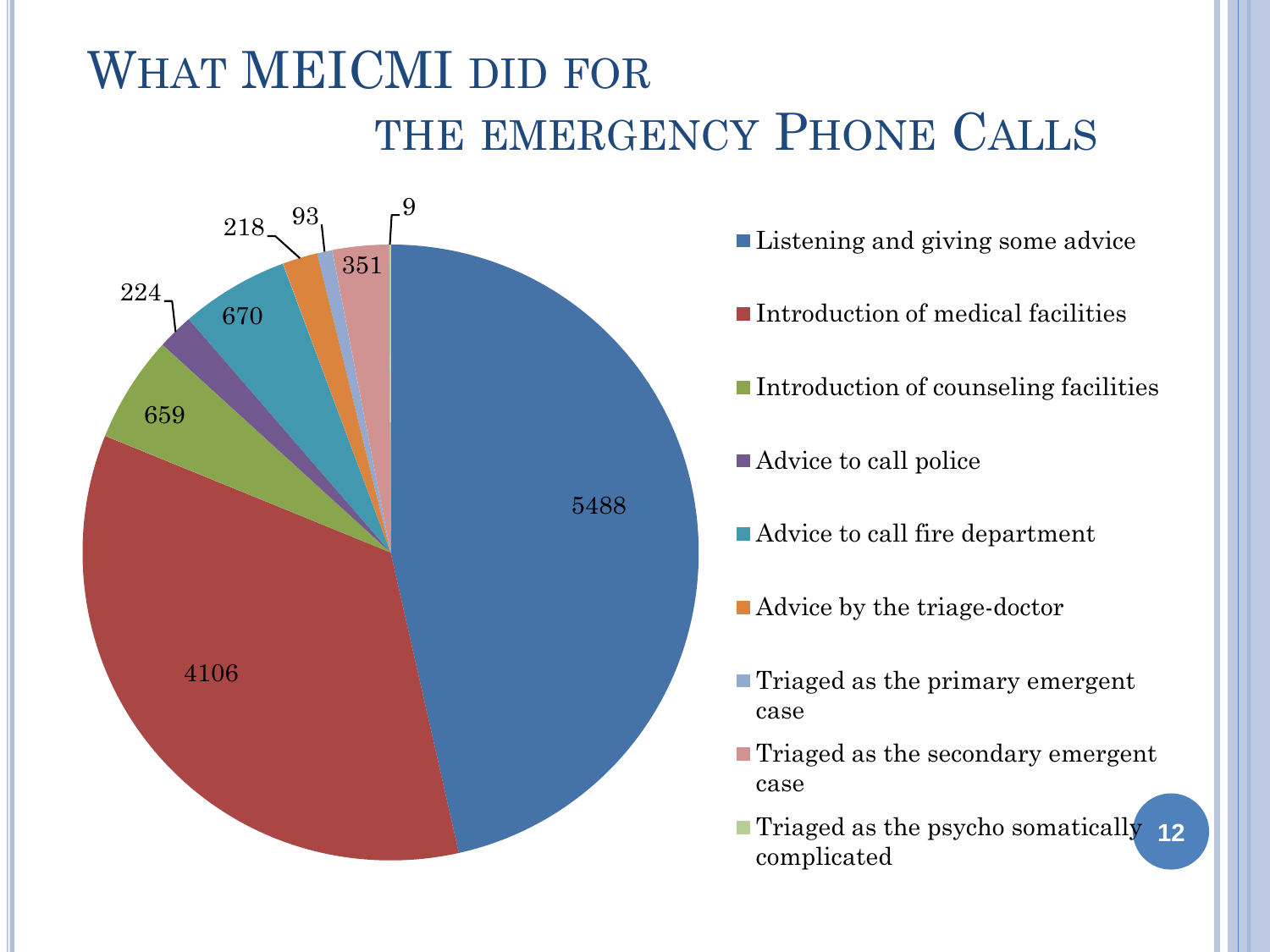## CHANGE IN WHAT MEICMI DID FOR THE EMERGENCY PHONE CALLS



- $\longrightarrow$ Triaged as the psycho somatically complicated
- **-**Triaged as the secondary emergent case
	- $\rightarrow$ Triaged as the primary emergent case
	- $\rightarrow$  Advice by the triage-doctor
	- $\rightarrow$  Advice to call police
	- Advice to call fire department
	- Introduction of counseling facilities
	- $\rightarrow$ Introduction of medical facilities
	- Listening and giving som<sup>13</sup> advice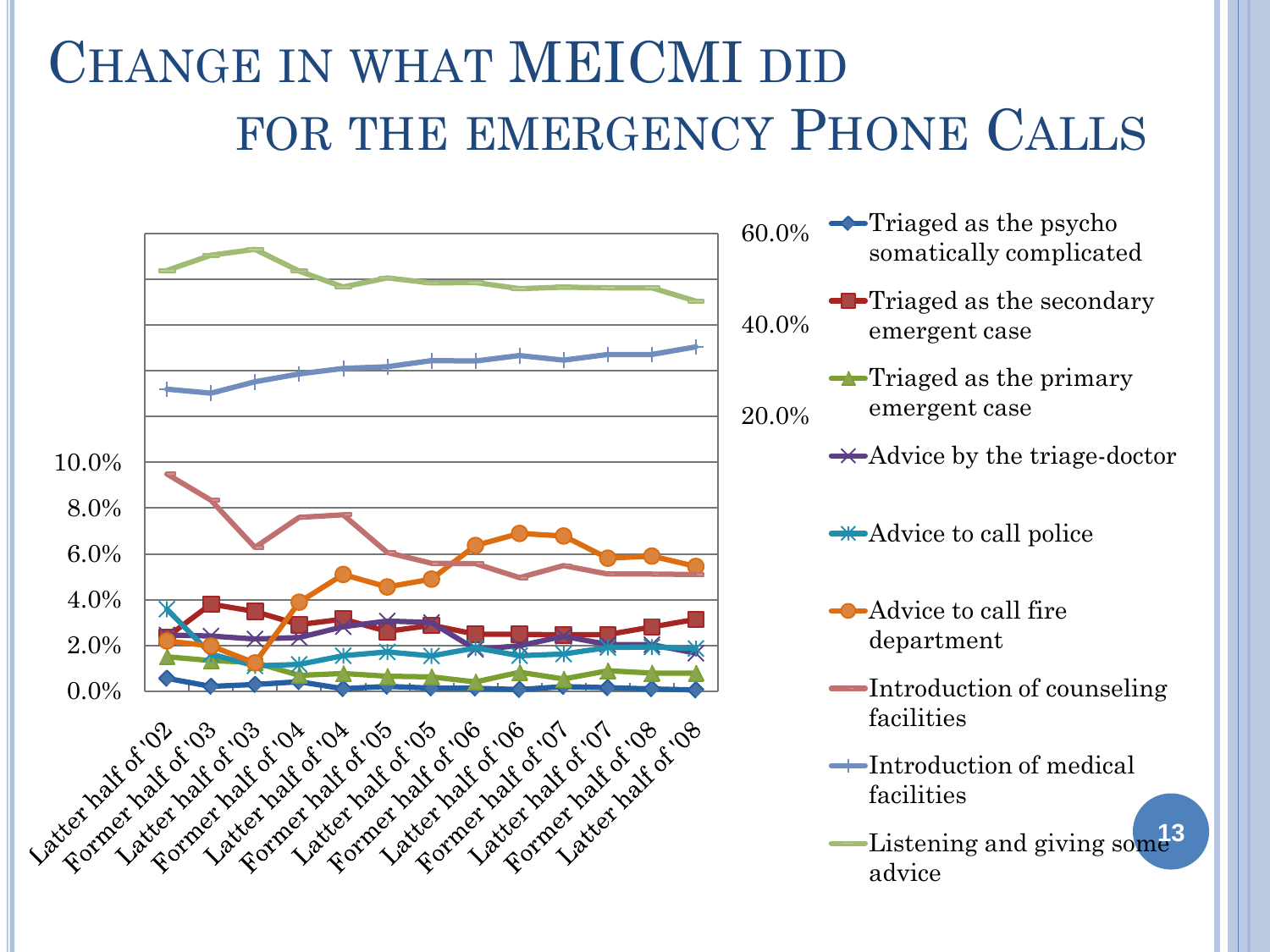

**14**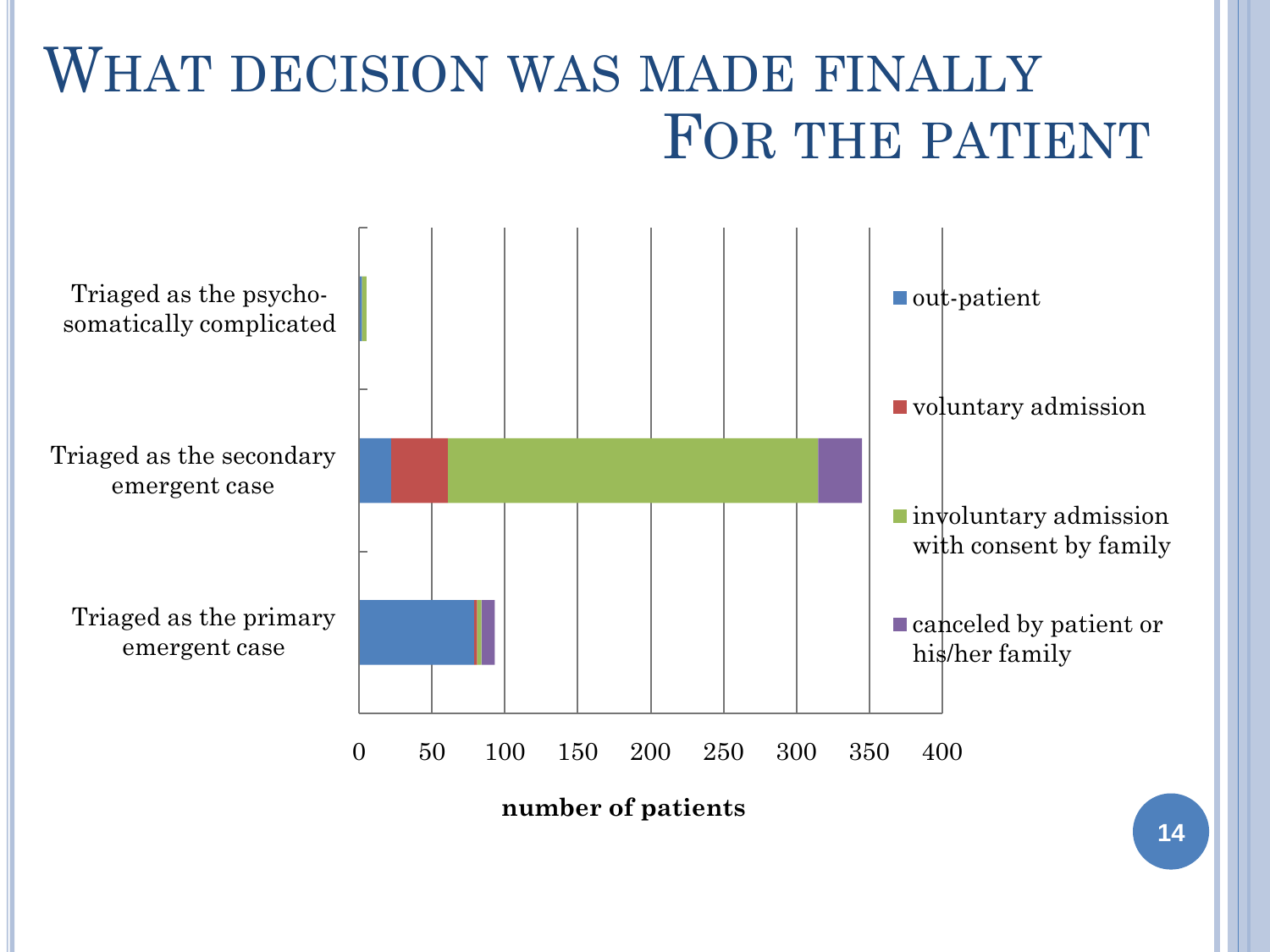#### DISTRIBUTION OF DIAGNOSES

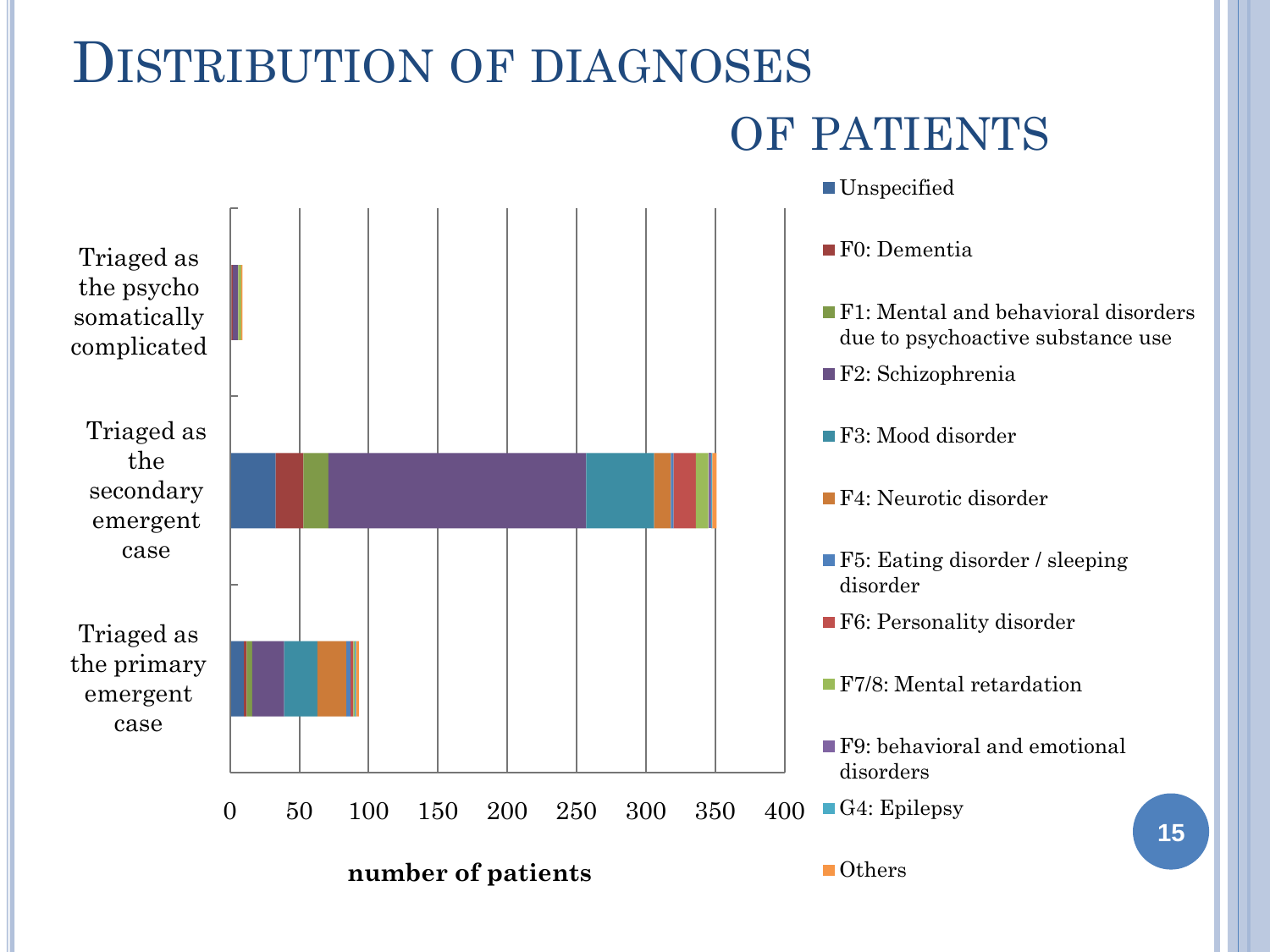#### MEASURE OF TRANSPORTATION



■ Public transportation facilities

#### ■ By car

- By taxi
- Ambulance car of the fire department
- Patrol car of the police department
- Ambulance car of the private transportation company
- Others
- Unknown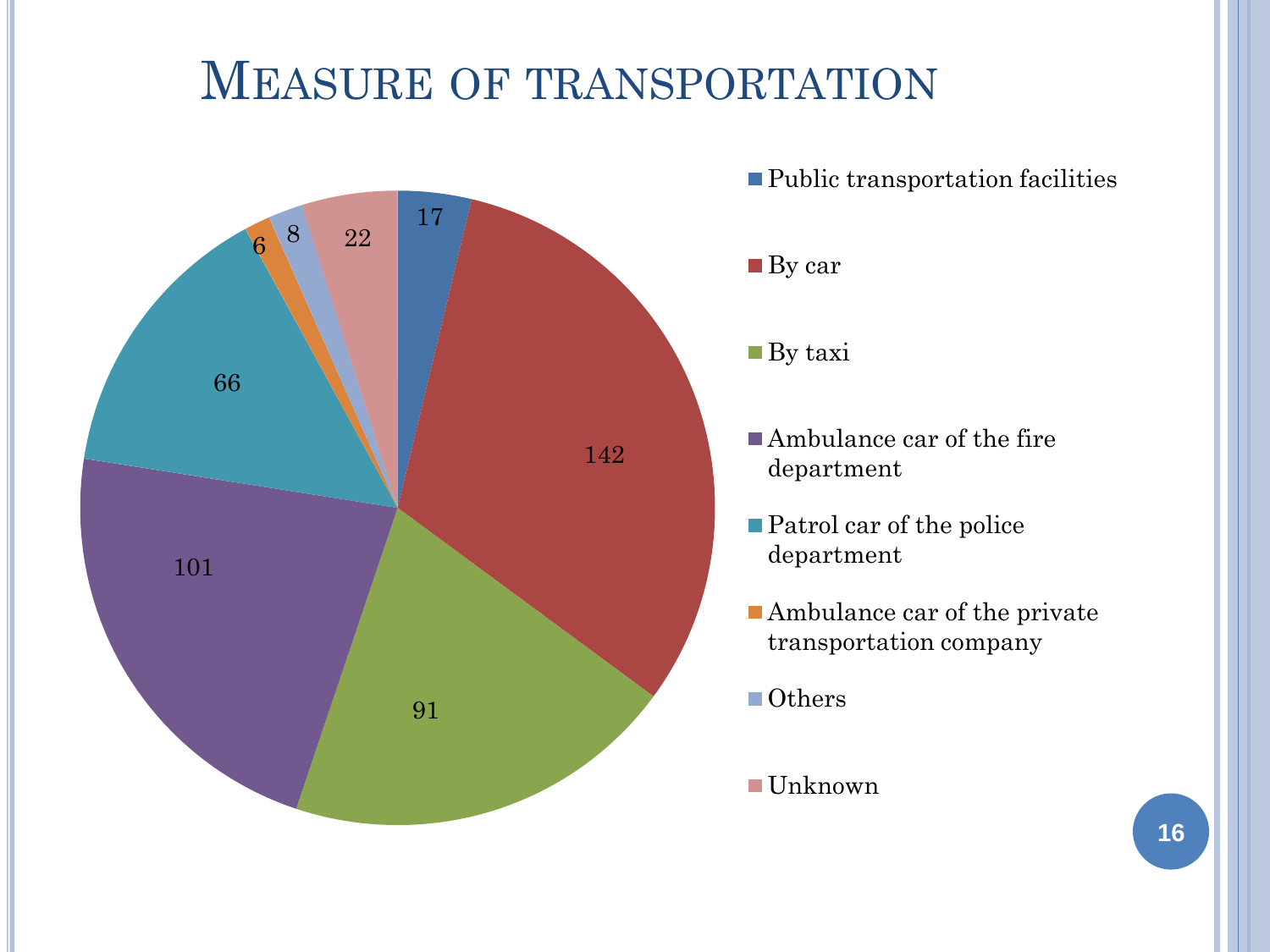#### REASON OF NOT BEING REFERRED

#### TO MEDICAL FACILITIES

7991 456 448 727 228 194 547 74 24 230 894

no need of emergent treatment

- no beds (beds saved for emergency having been consumed)
- $\blacksquare$  still in the process of consulting
- refered to the somatical emergency
- ■high possiblity of hurting himself /herself or others because of mental disoder
- diorders due to psycho-active substance use
- **being not accompanied by the person** responsible for protetion of the patient with mental disorder
- not having measures of transportation

not having medical insurance card

■ patient outside of Tokyo